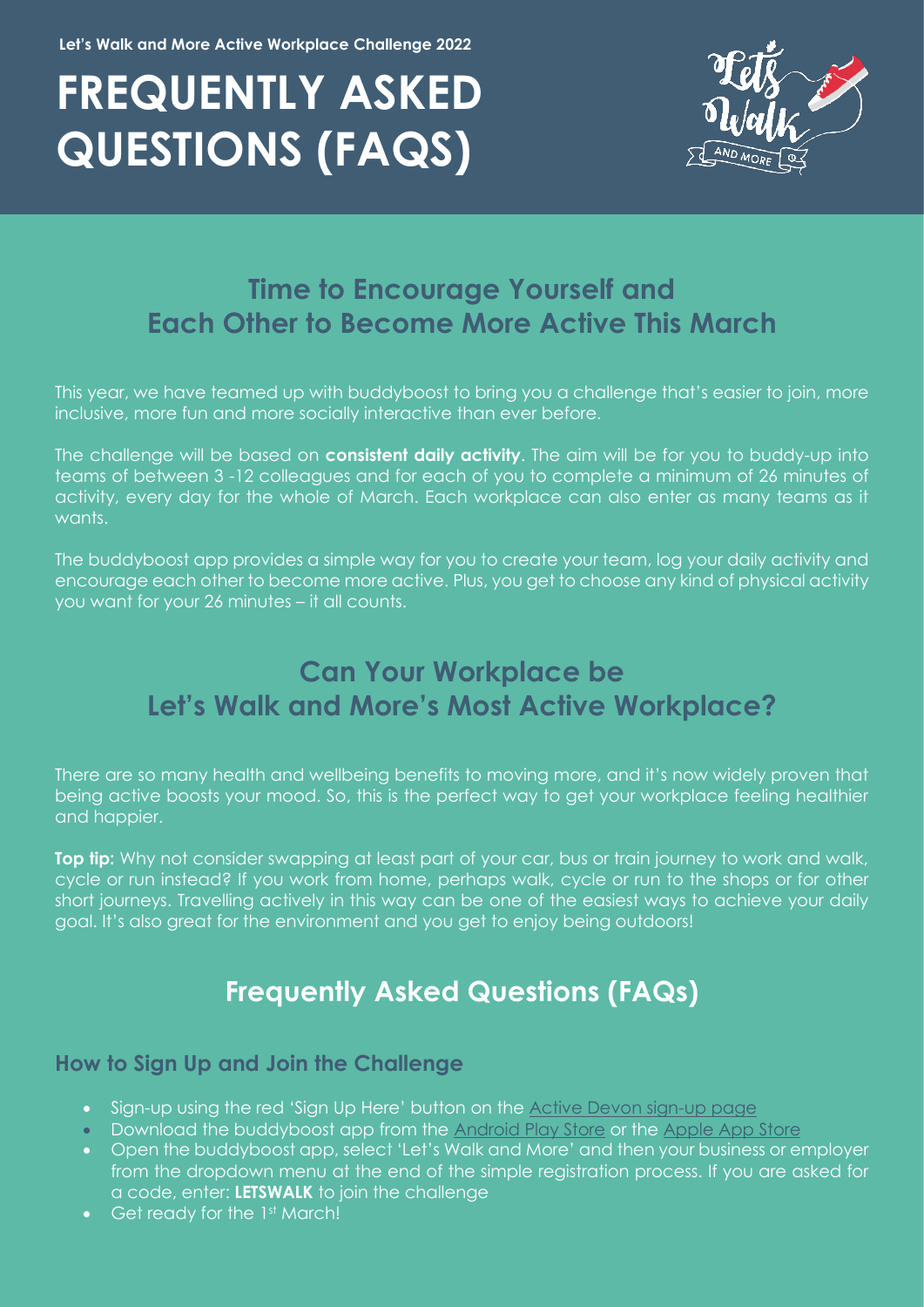# **How to Create a Team (Each team can have between 3 - 12 work colleagues)**

- Open the buddyboost app
- Press the 'Buddies' tab and then press one of the 'Invite' buttons to invite a colleague to join your team
- Don't forget, you can only be in one team at a time

# **How to Name Your Team**

- Open the buddyboost app
- Press the 'Buddies' tab and then press the three dots in the top right-hand corner
- Select edit and then enter your team name

# **How to Log My Daily Activity**

- There are two ways in which you can add your daily activity. The first way is by pressing the '**Start 26**' tab at the bottom of the app
- The second way is by clicking on the '**Home**' tab at the bottom of the app and then clicking on the date of the calendar that you wish to add your activity

# **What Activity Counts?**

This year **all** activity counts! Whether that's walking, cycling, dancing or yoga, the key is to be active every day to help improve your health and wellbeing. To give you some inspiration, we'll be suggesting a different activity theme for each week of the challenge.

# **Are We Still in Teams?**

Yes, you can create a team of between 3 - 12 colleagues within the app, and help your business or employer climb the leader board with your daily logged activity. Try picking buddies that will inspire, support and motivate you throughout the challenge. Each workplace can have as many teams of between 3 - 12 people as it wants.

# **Are We Counting Steps or Moving Minutes?**

This year is all about **consistency**. We want to see if you can manage a minimum of 26 minutes of activity every day, for the whole of March. You chose the activity that's best for you and help support your buddies to do the same. You can still track your total steps, times and distances separately using your favourite activity tracker apps or wearables and why not share your progress with everyone else who's taking part, by posting in the community feed in the buddyboost app.

Why not set a personal and team goal and see if you can achieve it by the end of March.

#### **Why 26?**

You're probably asking, 'what's so great about the number 26?' and it's a good question. Well, it's all about helping you to achieve the UK's Chief Medical Officer (CMO) recommendation of doing at least 150 minutes of moderate activity a week. If you do your minimum of 26 minutes every day,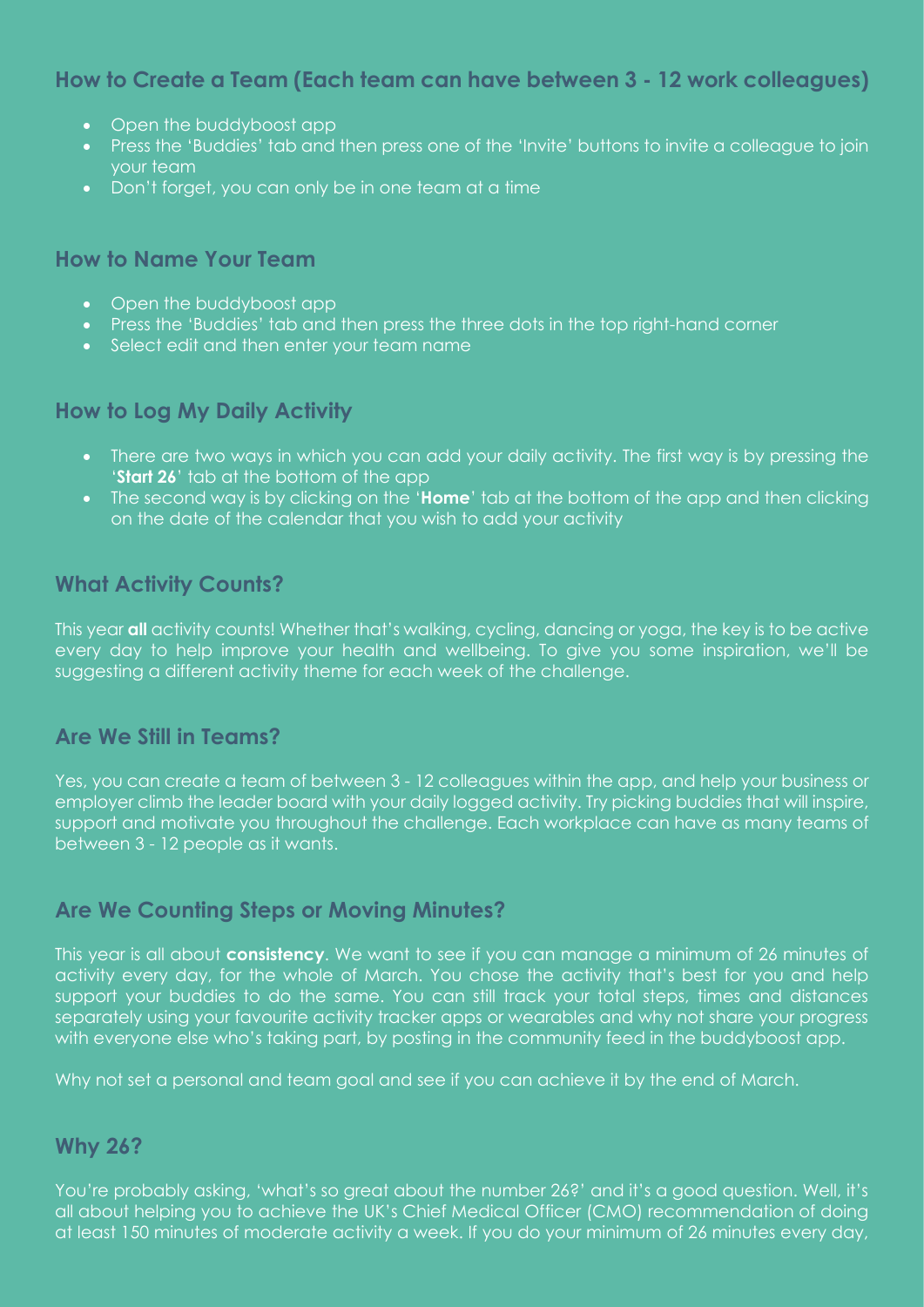you'll clock up 182 minutes a week and, even if you were to miss a day, you'd still be up at 156 minutes, which exceeds the CMO guidance.

It's also less than 30 minutes. That 4-minute difference may not look much, but our research shows that 26 minutes feels psychologically easier to squeeze into a busy day and more achievable for people who aren't used to exercising much. So, 26 it is!

#### **How Many Days Do I Have to Do?**

To hit the overall Chief Medical Officer target, you need to do 26 days in a month. That gives you scope for a few 'emergency days' if it's really not possible to do your 26 minutes. But try not to skip a day just because you don't feel like it, as people tell us that they often get the biggest mood boost when they manage to overcome that apathy and get their 26 minutes done.

The buddyboost app will show you how you are tracking towards your 26-day target and if you manage to do more than 26 days in March, you'll be rewarded with a score of over 100%.

And of course, we'd like to see as many of you as possible be active on all 31 days in March.

#### **How Does the Leader Board Work?**

The leader board shows all the Devon-based businesses and employers that are taking part in the challenge.

The leader board tracks how many people of those taking part from each workplace, complete their daily 26 minutes. If you want your workplace to climb to the top, make sure your organisation is encouraging every employee who is taking part to be active every day throughout the challenge, with whatever activity works best for them.

# **How Can We Be Crowned Let's Walk and More's Most Active Workplace?**

The winning workplace will be the business or employer with the most consistently active members of staff. For example, if you have a workplace of 12 people and all 12 members of staff log their activity every day throughout March, you'll likely be top of the leader board. If there is a tie for first place at the end of the challenge, the workplaces with a greater variety of logged activities will earn extra points.

So how can you be crowned Let's Walk and More's most active workplace? Log your individual activity every day, encourage all of your participating staff/colleagues to do the same and explore different types of activities throughout March. Remember, this is a 'workplace' challenge, so make sure you are encouraging **all** participating staff/colleagues from your business or employer to log their activities every day.

# **Are There Prizes to be Won?**

Yes. There will be lots of prizes to be won throughout the challenge. There will be individual prizes, team prizes and prizes for the winning workplaces at the end of the challenge. Keep an eye out for the weekly emails for more information about the exciting prizes on offer.